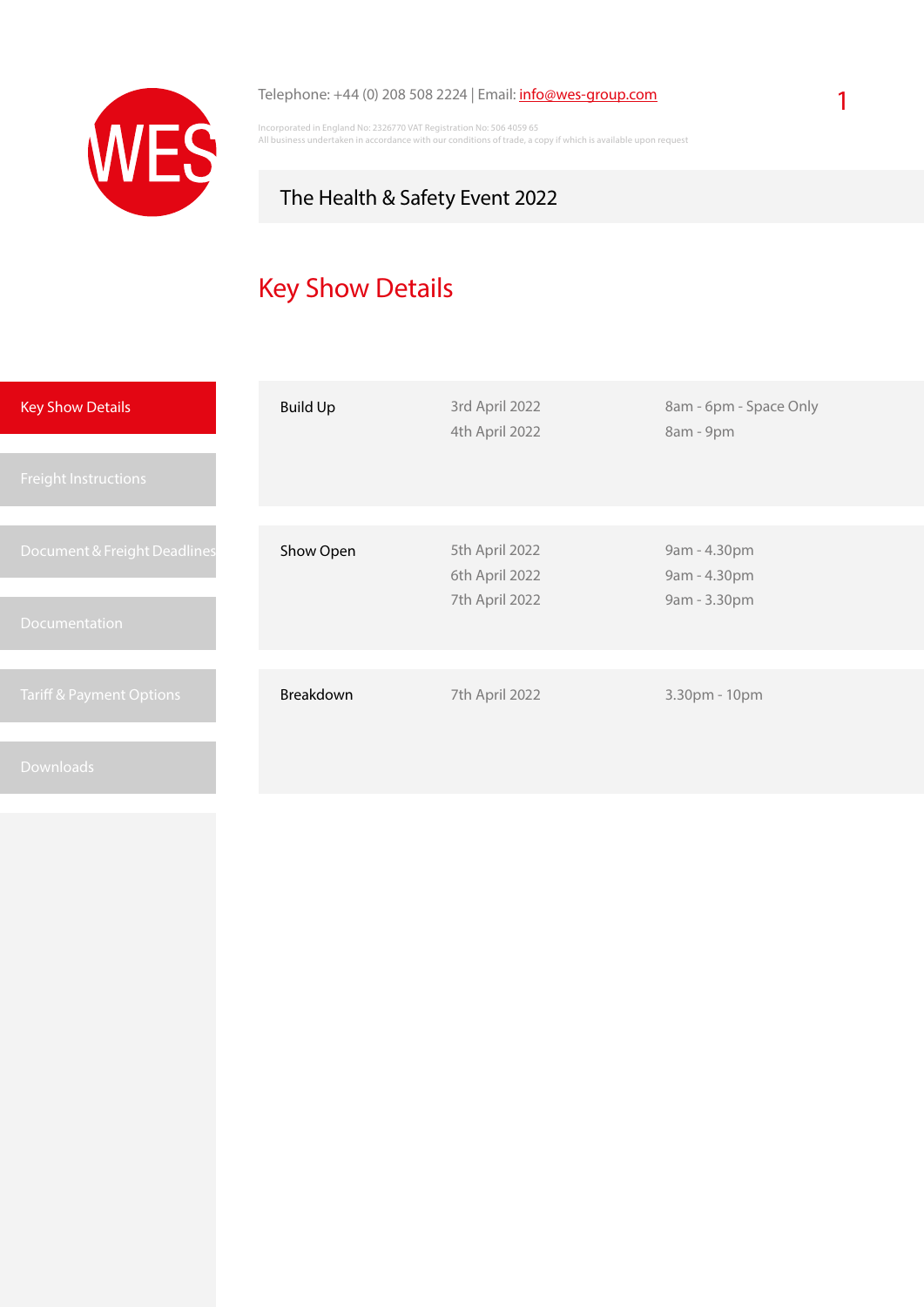

## Telephone: +44 (0) 208 508 2224 | Email: **[info@wes-group.com](mailto:info%40wes-group.com?subject=The%20Health%20%26%20safety%20Event%202022%20-%20Logistic%20Services)** 2

Incorporated in England No: 2326770 VAT Registration No: 506 4059 65 All business undertaken in accordance with our conditions of trade, a copy if which is available upon request

### The Health & safety Event 2022

# Freight Instructions

| <b>Key Show Details</b><br><b>Freight Instructions</b> | Airfreight                                       | Destination<br>Consignee                                                                                          | London Heathrow - LHR<br><b>WES Group</b><br>Unit 9 Stort Valley Industrial Estate<br><b>Bishop's Stortford</b><br><b>CM23 2TU</b>                                         |  |
|--------------------------------------------------------|--------------------------------------------------|-------------------------------------------------------------------------------------------------------------------|----------------------------------------------------------------------------------------------------------------------------------------------------------------------------|--|
| Document & Freight Deadlines                           |                                                  | Notify<br>All documents, such as Airway Bill must show the consignee indicated above.                             | United Kingdom<br>Tel: +44 (0) 208 508 2224<br>Email: info@wes-group.com                                                                                                   |  |
|                                                        |                                                  |                                                                                                                   |                                                                                                                                                                            |  |
| Documentation<br><b>Tariff &amp; Payment Options</b>   | Oceanfreight                                     | Destination<br>Consignee                                                                                          | Any UK Port<br><b>WES Group</b><br>Unit 9 Stort Valley Industrial Estate<br><b>Bishop's Stortford</b><br><b>CM23 2TU</b><br>United Kingdom                                 |  |
| Downloads                                              |                                                  | Notify<br>All documents, such as Bill of Lading must show the consignee indicated above.                          | Tel: +44 (0) 208 508 2224<br>Email: info@wes-group.com                                                                                                                     |  |
|                                                        |                                                  |                                                                                                                   |                                                                                                                                                                            |  |
|                                                        | <b>International Road</b><br>Transport / TIR     | Please advise prior to dispatch, port / freight terminal arrival info<br>for import customs clearance information |                                                                                                                                                                            |  |
|                                                        | <b>Advanced Warehouse</b><br>& Courier Receiving | Destination                                                                                                       | <b>WES Logistics</b><br>c/o Neely Transport<br>Unit H Flaxley Park<br>Flaxley Way, Stechford<br>Birmingham<br><b>B33 9AN</b><br>United Kingdom                             |  |
|                                                        |                                                  |                                                                                                                   |                                                                                                                                                                            |  |
|                                                        | Venue                                            | Destination                                                                                                       | The Health & Safety Event 2022<br><b>Enter Exhibiting Company Name</b><br><b>Enter Stand Number</b><br>Hall 4<br>The NEC<br>Birmingham<br><b>B40 1NT</b><br>United Kingdom |  |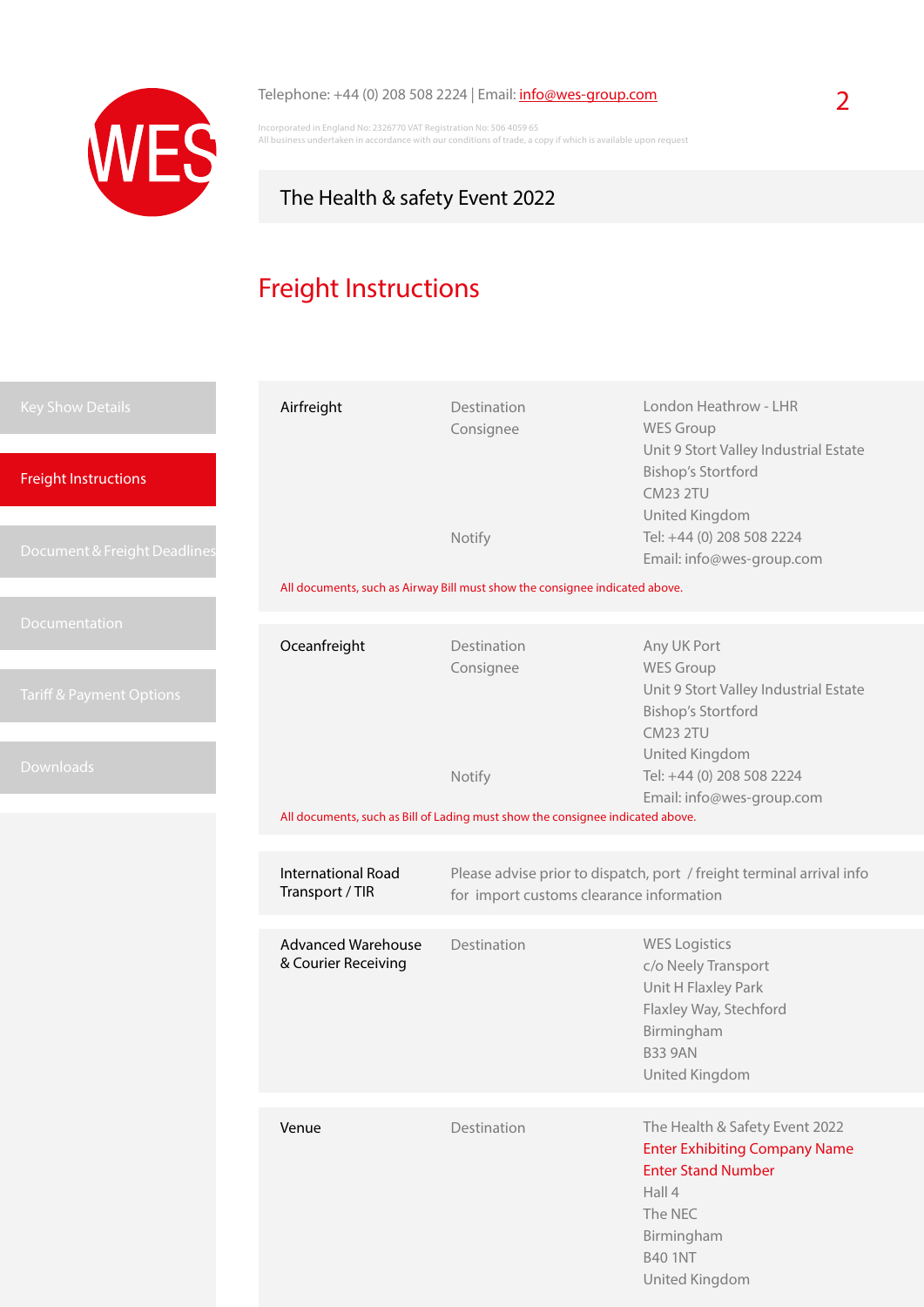

Incorporated in England No: 2326770 VAT Registration No: 506 4059 65 All business undertaken in accordance with our conditions of trade, a copy if which is available upon request

## The Health & Safety Event 2022

# Document & Freight Deadlines

| <b>Key Show Details</b>             | Airfreight                                                 | <b>Documents Required</b>                                                                                      | 1 x Airway Bill<br>1 x Commercial invoice / packing list            |
|-------------------------------------|------------------------------------------------------------|----------------------------------------------------------------------------------------------------------------|---------------------------------------------------------------------|
|                                     |                                                            | <b>Document Deadline</b>                                                                                       | 5 days prior to arrival                                             |
| <b>Freight Instructions</b>         |                                                            | Freight Deadline                                                                                               | 4 working days prior to delivery to stand                           |
|                                     |                                                            |                                                                                                                |                                                                     |
| Document & Freight Deadlines        | Oceanfreight - FCL                                         | <b>Documents Required</b>                                                                                      | 1 x Express Bill of Lading                                          |
|                                     |                                                            | <b>Document Deadline</b>                                                                                       | 1 x Commercial invoice / packing list<br>5 days prior to arrival    |
| <b>Documentation</b>                |                                                            | Freight Deadline                                                                                               | 7 working days prior to delivery to stand                           |
|                                     |                                                            |                                                                                                                |                                                                     |
|                                     |                                                            |                                                                                                                |                                                                     |
| <b>Tariff &amp; Payment Options</b> | Oceanfreight - LCL                                         | <b>Documents Required</b>                                                                                      | 1 x Express Bill of Lading<br>1 x Commercial invoice / packing list |
|                                     |                                                            | <b>Document Deadline</b>                                                                                       | 5 days prior to arrival                                             |
| <b>Downloads</b>                    |                                                            | Freight Deadline                                                                                               | 10 working days prior to delivery to stand                          |
|                                     |                                                            |                                                                                                                |                                                                     |
|                                     | <b>International Road</b>                                  | <b>Documents Required</b>                                                                                      | 1 x Commercial invoice / ATA Carnet                                 |
|                                     | Transport / TIR                                            | Document Deadline                                                                                              | 5 days prior to arrival                                             |
|                                     |                                                            | Freight Deadline                                                                                               | 3 working days prior to build-up                                    |
|                                     |                                                            | Please advise prior to dispatch, port / freight terminal arrival info for import customs clearance information |                                                                     |
|                                     |                                                            |                                                                                                                |                                                                     |
|                                     | Advanced Warehouse Freight Deadline<br>& Courier Receiving |                                                                                                                | 3 working days prior to build-up                                    |
|                                     | Venue                                                      | Freight Deadline                                                                                               | During build-up period                                              |
|                                     |                                                            | Please send all pre-alerts to info@wes-group.com or contact us on +44 (0) 208 508 2224                         |                                                                     |
|                                     |                                                            |                                                                                                                |                                                                     |
|                                     |                                                            |                                                                                                                |                                                                     |
|                                     | <b>Booking Deadlines</b>                                   | Fork Lifting                                                                                                   | 5 working days prior to service required                            |
|                                     |                                                            | Storage                                                                                                        | 5 working days prior to service required                            |
|                                     |                                                            | Bookings received after the deadline will have to book onsite during                                           |                                                                     |
|                                     |                                                            | the build-up period with a credit card, however will not be prioritised                                        |                                                                     |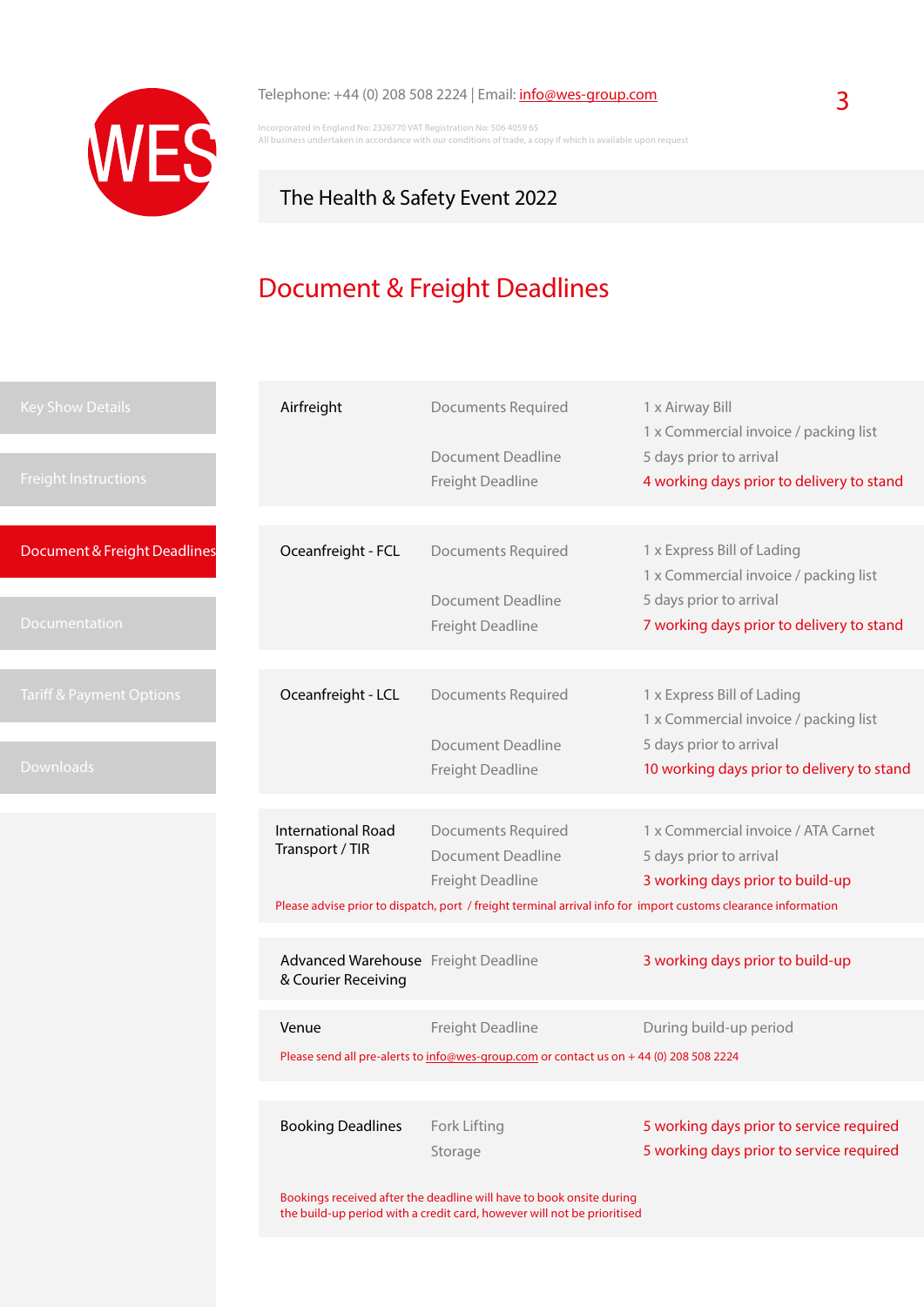

#### Telephone:  $+44$  (0) 208 508 2224 | Email:  $info@wes-group.com$  $info@wes-group.com$  $info@wes-group.com$ </u>

Incorporated in England No: 2326770 VAT Registration No: 506 4059 65 s undertaken in accordance with our conditions of trade, a copy if which is available upon request

### The Health & Safety Event 2022

### Documentation

Customs Formalities & Examination

| Key Show Details<br><b>Freight Instructions</b> | AtA Carnet                           |                                                                                                                                                   | Entry for goods under ATA Carnet allows free movement of the goods within<br>the UK, after the exhibition, for a period of up to 6 months or until the expiry of<br>the Carnet, whichever occurs first, before which the goods must be exported<br>(under Customs supervision). |
|-------------------------------------------------|--------------------------------------|---------------------------------------------------------------------------------------------------------------------------------------------------|---------------------------------------------------------------------------------------------------------------------------------------------------------------------------------------------------------------------------------------------------------------------------------|
|                                                 |                                      |                                                                                                                                                   |                                                                                                                                                                                                                                                                                 |
| Document & Freight Deadlines                    | Temporary<br>Import                  |                                                                                                                                                   | Goods may be temporarily imported under WES Logistics temporary import bond<br>facility, subject to a non-refundable bond fee. Please be advised that all goods<br>entered under our security bond, remain under our control and, at the end of the                             |
| <b>Documentation</b>                            |                                      |                                                                                                                                                   | show, should either be exported, or permanently imported, by WES Logistics.                                                                                                                                                                                                     |
|                                                 |                                      |                                                                                                                                                   |                                                                                                                                                                                                                                                                                 |
| Tariff & Payment Options                        | Permanent<br>Import                  | For goods to remain in the United Kingdom import Duty and VAT will be<br>applicable. Duty and VAT % rates are available. Giveaways are not always |                                                                                                                                                                                                                                                                                 |
| <b>Downloads</b>                                |                                      |                                                                                                                                                   | exempt from Duty and VAT.                                                                                                                                                                                                                                                       |
|                                                 |                                      |                                                                                                                                                   |                                                                                                                                                                                                                                                                                 |
|                                                 | Commercial Invoice<br>& Packing List |                                                                                                                                                   | In order to assist you in the preparation of documents, we can supply<br>you with a combined commercial invoice and packing list.<br>This must show full description of goods including unit price and                                                                          |

This must show full description of goods, including unit price and totals. Restrictions apply on quantities of giveaway items allowed which should be appropriate to the duration and attendance of the exhibition. The following must be shown:-

• Package number - it must match the case / markings mentioned

- Full description of contents and harmonisation codes
- Dimensions and gross weight

A copy of the commercial invoice / packing list should be firmly attached to the case beneath the case mark. Customs may examine the goods on importation, so it essential that a detailed packing list is provided to avoid delays in clearance. When cargo is shipped as an LCL / FCL container, a container packing list / manifest is required.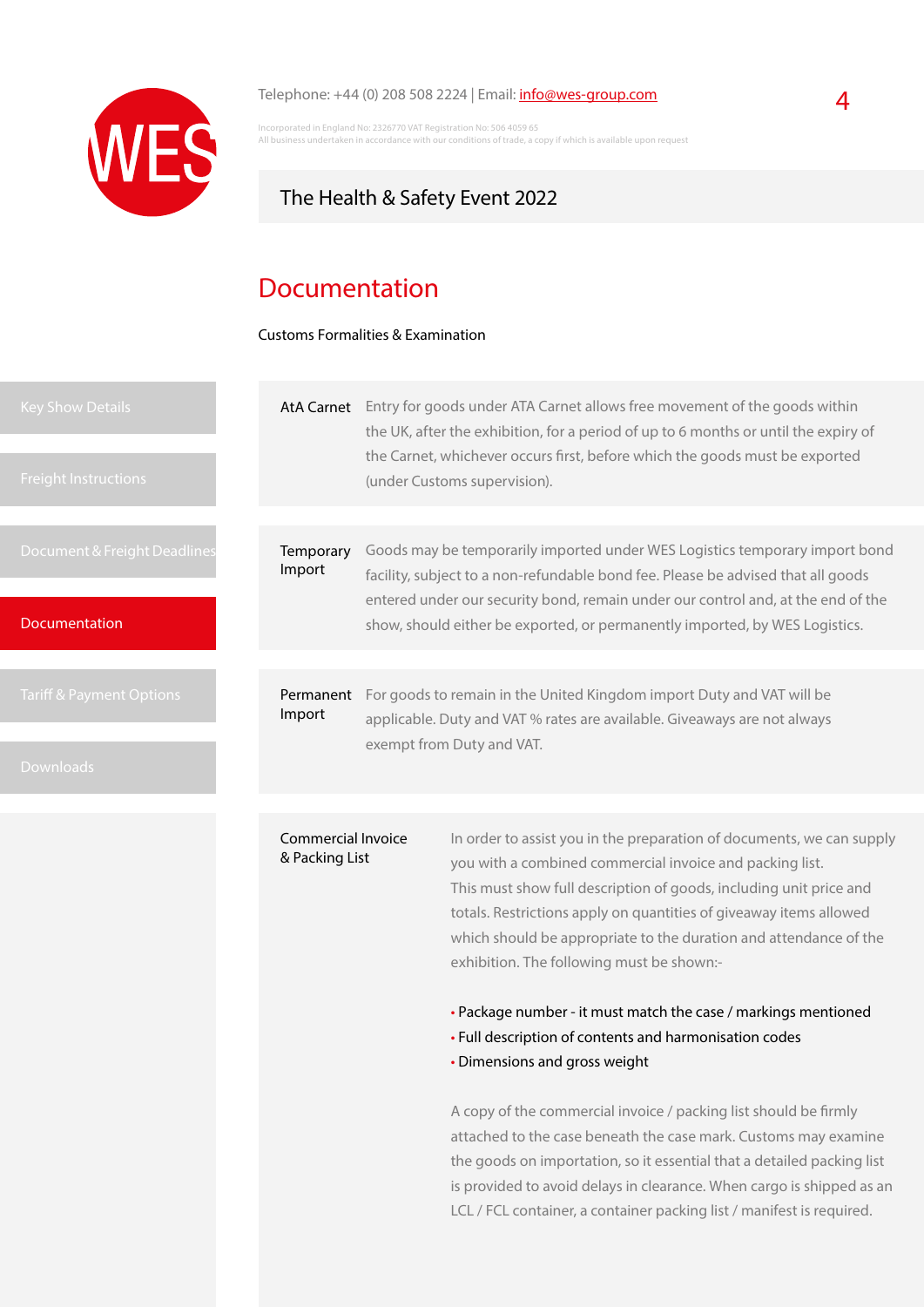

### Telephone: +44 (0) 208 508 2224 | Email:  $\frac{info@wes-group.com}{}$  $\frac{info@wes-group.com}{}$  $\frac{info@wes-group.com}{}$  5

Incorporated in England No: 2326770 VAT Registration No: 506 4059 65 All business undertaken in accordance with our conditions of trade, a copy if which is available upon request

### The Health & Safety Event 2022

# Tariff & Payment Options

| <b>Key Show Details</b><br><b>Freight Instructions</b> | Tariff                 | Comprehensive quotations will be supplied upon receipt of<br>consignment details where requested or a copy of our tariff<br>of charges can be sent by e-mail.                                                                                                                      |  |
|--------------------------------------------------------|------------------------|------------------------------------------------------------------------------------------------------------------------------------------------------------------------------------------------------------------------------------------------------------------------------------|--|
| Document & Freight Deadlines                           | <b>Payment Options</b> | Unless freight is routed via our appointed agent or you have an                                                                                                                                                                                                                    |  |
| <b>Documentation</b>                                   |                        | account with us, we will require immediate payment of all charges<br>upon receipt of invoice. Bank details are specified at the bottom of<br>the invoice. Credit cards are also accepted for account settlement.<br>All business, without exception, is handled subject to the WES |  |
| <b>Tariff &amp; Payment Options</b>                    |                        | Group trading terms and conditions whether we act as agents or<br>otherwise, a copy of which is available upon request.                                                                                                                                                            |  |